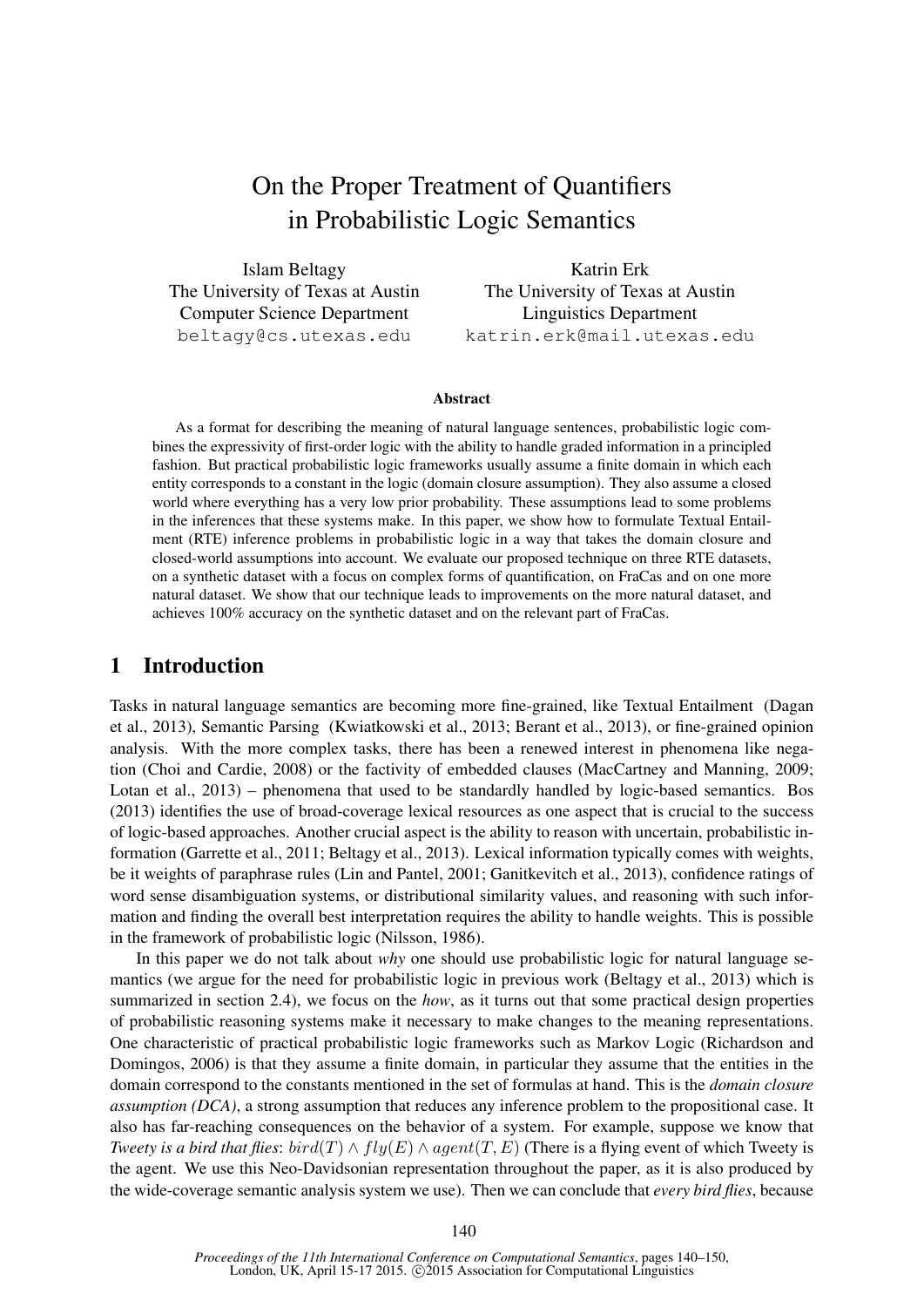by the DCA we are only considering models with a domain of size one. Of that single entity, we know both that it is a bird and that it flies. In a natural language inference setting, such as Textual Entailment, this is not the conclusion we would like to draw. So we need to use a nonstandard encoding to ensure that existential and universal quantifiers behave in the way they should.

Another issue that we face is that practical probabilistic logic frameworks usually have to construct all groundings of the given formulas before doing inference. The *closed-world assumption (CWA)* – the assumption that nothing is the case unless stated otherwise – helps to keep memory use for this grounding step in check (Beltagy and Mooney, 2014). However, the CWA comes with inference problems of its own, for example it would let us infer from *The sky is blue* that *No girl is dancing* because by the CWA we assume that no entity is dancing unless we were told otherwise.

In this paper, we concentrate on entailment, one of the fundamental criteria of language understanding. We show how to formulate probabilistic logic inference problems for the task of Recognizing Textual Entailment (RTE, Dagan et al. (2013)) in a way that takes the domain closure assumption as well as the closed-world assumption into account. We evaluate our approach on three RTE datasets. The first is a synthetic dataset that exhaustively tests inference performance on sentences with two quantifiers. We get 100% accuracy on this dataset. We also evaluate on the first section of the FraCas dataset (Cooper et al., 1996), a collection of Textual Entailment problems tailored focusing on particular semantic phenomena. We restrict our analysis to sentences with determiners that our current system handles (excluding "few", "most", "many" and "at least"), and we get 100% accuracy on them. Also, we evaluate on the RTE part of the SICK dataset (Marelli et al., 2014) and show that our approach leads to improvements.

# 2 Background and Related Work

### 2.1 Recognizing Textual Entailment

Recognizing Textual Entailment (RTE) (Dagan et al., 2013) is the task of determining whether one natural language text, the *Text* T, *Entails*, *Contradicts*, or is *Neutral* with respect to another, the *Hypothesis* H. Here are examples from the SICK dataset (Marelli et al., 2014):

- Entailment
- T: A man and a woman are walking together through the woods.
- H: A man and a woman are walking through a wooded area.
- Contradiction
- T: A man is jumping into an empty pool
- H: A man is jumping into a full pool
- Neutral
- T: A young girl is dancing
- H: A young girl is standing on one leg

### 2.2 Statistical relational learning

Statistical Relational Learning (SRL) techniques (Getoor and Taskar, 2007) combine logical and statistical knowledge in one uniform framework and provide a mechanism for coherent probabilistic inference. They typically employ weighted formulas in first-order logic to compactly encode complex probabilistic graphical models. Weighted rules allow situations in which not all clauses are satisfied. These frameworks typically operate on the set of all groundings of a given set of formulas. A probabilistic logic program defines a probability distribution over the possible values of the ground atoms where they are treated as random variables. In addition to a set of rules  $R$ , a probabilistic logic program takes an evidence set  $E$  asserting some truth values about some of the random variables. Then, given a query formula Q, probabilistic logic inference calculates the probability  $P(Q|R, E)$  which is the answer to the query.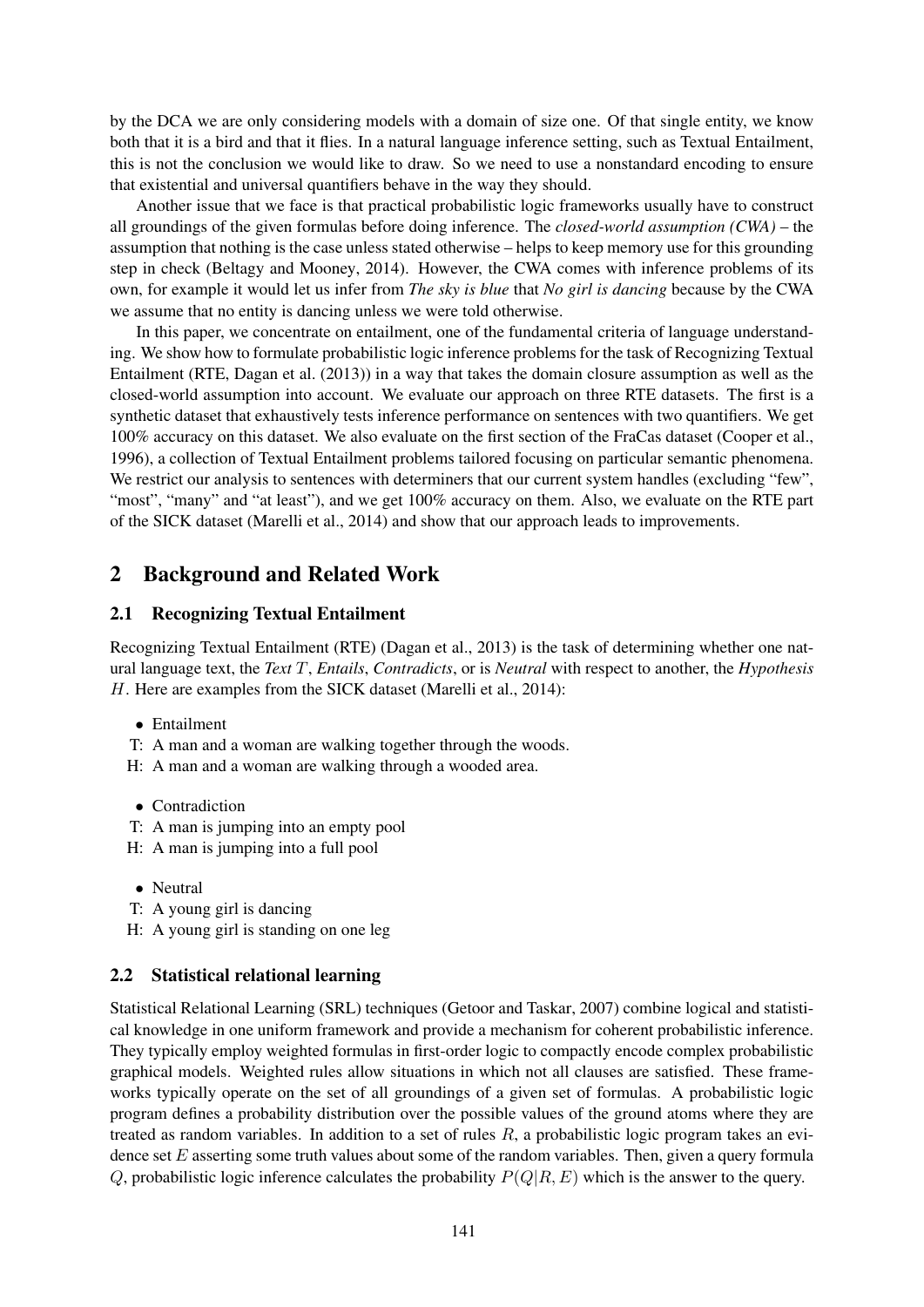#### 2.3 Markov Logic Networks

Markov Logic Networks (MLN) (Richardson and Domingos, 2006) are one of the statistical relational learning frameworks. MLNs work as templates to build graphical models that define probability distributions over worlds (equivalently, truth assignments to ground atoms), where a world's probability increases exponentially with the total weight of the ground clauses that it satisfies. Probability of a given world  $x$  is denoted by:

$$
P(X = x) = \frac{1}{Z} \exp\left(\sum_{i} w_i n_i(x)\right)
$$
 (1)

where Z is the partition function, i ranges over all formulas  $F_i$  is the MLN,  $w_i$  is the weight of  $F_i$  and  $n_i(x)$  is the number of true groundings of  $F_i$  in the world x. The marginal inference of MLNs calculates the probability  $P(Q|E, R)$ , where Q is a query, E is the evidence set, and R is the set of weighted formulas.

Alchemy (Kok et al., 2005) is the most widely used MLN implementation. It is a software package that contains implementations of a variety of MLN inference and learning algorithms. However, developing a scalable, general-purpose, accurate inference method for complex MLNs is an open problem.

### 2.4 Markov Logic Networks for Natural Language Semantics

Logic-based natural language semantics follows the framework of Montague Grammar as laid out in Montague's "Proper Treatment of Quantification in Ordinary English" (Montague, 1973). Recent widecoverage tools that use logic-based sentence representations include Copestake and Flickinger (2000), Bos (2008), and Lewis and Steedman (2013).

In this work, we build on the approach of Beltagy et al. (2013) and Beltagy and Mooney (2014). Beltagy et al. (2013) use Bos' system Boxer to map English sentences to logical form, then use Markov Logic Networks to reason over those meaning representations, evaluating on two tasks, RTE and sentence similarity (semantic textual similarity, STS (Agirre et al., 2012)). Weighted clauses are used to encode distributional similarity of words or phrases as a set  $KB$  of weighted inference rules. An RTE problem of whether Text T entails Hypothesis H given the set of inference rules  $KB$  is transformed into the question of the probability of the hypothesis given the text and the rules,  $P(H|T, KB)$ . The Alchemy tool (Kok et al., 2005) is used to estimate this probability. Then a classifier is trained to convert the probabilities into judgments of Entailment, Contradiction, or Neutral. However, because of lack of adaptation to domain closure and other problems, the approach of Beltagy et al. (2013) is not able to make use of universal quantifiers in the Hypothesis  $H$ . In this paper, we address this problem.

Beltagy and Mooney (2014) propose an inference algorithm that can solve the inference problem  $P(H|T, KB)$  efficiently for complex queries. They enforce a closed-world assumption that significantly reduces the problem size. However, this closed-world assumption makes negated hypotheses H come true regardless of T. In this paper, we also address this issue.

## 3 Approach

A significant difference between standard logic and probabilistic logic comes from the fact that practical probabilistic logic frameworks typically make the Domain Closure Assumption (DCA, Genesereth and Nilsson (1987); Richardson and Domingos (2006)): The only models considered for a set  $F$  of formulas are those for which the following three conditions hold. (a) Different constants refer to different objects in the domain, (b) the only objects in the domain are those that can be represented using the constant and function symbols in  $F$ , and (c) for each function f appearing in  $F$ , the value of f applied to every possible tuple of arguments is known, and is a constant appearing in  $F$ . Together, these three conditions entail that *there is a one-to-one relation between objects in the domain and the named constants of* F.

For working with Markov Logic Networks in practice, this means that constants need to be explicitly introduced in the probabilistic logic program. Constants are used to ground the predicates, and build the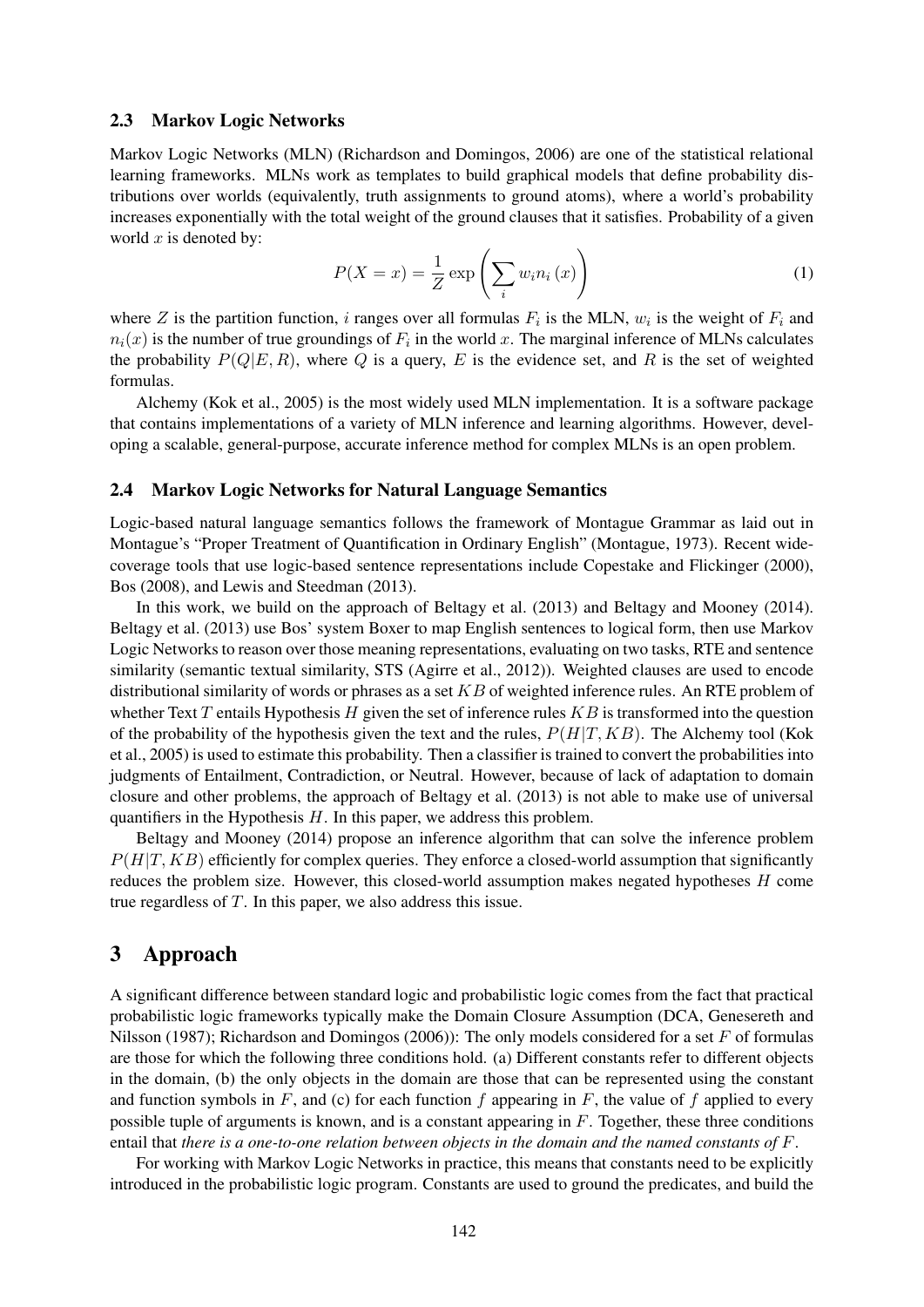MLN's graphical model. Different sets of constants result into different graphical models. If no constants are explicitly introduced, the graphical model is empty (no random variables). A more serious problem is that the DCA affects the behavior of universal quantifiers, as illustrated with the Tweety example in the introduction. We address this problem by adding more constants to the system.

While the DCA is not commonly made outside of probabilistic logic systems, the Closed World Assumption (CWA) is widely used in inference systems. However, in the context of Textual Entailment, it, too, leads to problems, as it assumes that all negative information is true a priori – but in RTE we do not want to assume anything to be true unless stated in the Text, neither positive nor negative information.

This section discusses the changes that we make to the representations of natural language sentence meaning in order to deal with the DCA and CWA. We focus on the Textual Entailment task as these changes will be different for the evidence given (the Text  $T$ ) and the query (the Hypothesis  $H$ ).

#### 3.1 Skolemization

Skolemization (Skolem, 1920) transforms a formula  $\forall x_1 \dots x_n \exists y \dots F$  to  $\forall x_1 \dots x_n \dots F^*$ , where  $F^*$  is formed from F by replacing all free occurrences of y by a term  $f(x_1, \ldots, x_n)$  for a new function symbol f. If n = 0, f is called a *Skolem constant*, otherwise a *Skolem function*. Although Skolemization is a widely used technique when using standard first-order logic, it is typically not used in the context of probabilistic logic because typical probabilistic logic applications do not require existential quantifiers. In addition, the standard way of dealing with an existential quantifier in probabilistic logic is by replacing it with a disjunction over all constants in the domain (Richardson and Domingos, 2006). In our case, Skolemization plays a role for existential quantifiers in the text T. Take for example *T: A man is driving a car*, which in logical form is

$$
T: \exists x, y, z. \, man(x) \land agent(y, x) \land drive(y) \land patient(y, z) \land car(z)
$$

Because of the DCA, we need to explicitly introduce constants into the domain. Skolemization solves this problem. Non-embedded existentially quantified variables like in the example above are replaced with Skolem constants

$$
T: man(M) \wedge agent(D, M) \wedge drive(D) \wedge patient(D, C) \wedge car(C)
$$

where  $M, D, C$  are constants introduced into the domain. Standard Skolemization would replace an embedded existentially quantified variable  $y$  with a Skolem function depending on all universally quantified variables x under which y is embedded. For example, here is the logical form of *T: All birds fly*.

$$
T: \forall x. \; bird(x) \Rightarrow \exists y. \; agent(y, x) \land fly(y)
$$

It is Skolemized as follows:

$$
T: \forall x. \; bird(x) \Rightarrow agent(f(x), x) \land fly(f(x))
$$

By condition (c) of the DCA, if we used a Skolem function, it would need to map its argument to a constant. In particular, it would need to map each argument to a new constant to state that for every known bird (i.e., for any constant that is a bird) there is a separate flying event. To achieve this, we introduce a new predicate  $skolem_f$  that we use instead of the Skolem function f, and for every constant that is a bird, we add an extra constant that is a flying event. The example above then becomes

$$
T: \forall x. \; bird(x) \Rightarrow \forall y. \; skolem_f(x, y) \Rightarrow agent(y, x) \land fly(y)
$$

Assume that we have evidence of a single bird  $B_1$ . Then we introduce a new constant  $C_1$  and an atom  $skolem_f (B_1, C_1)$  to simulate that the Skolem function f maps the constant  $B_1$  to the constant  $C_1$ .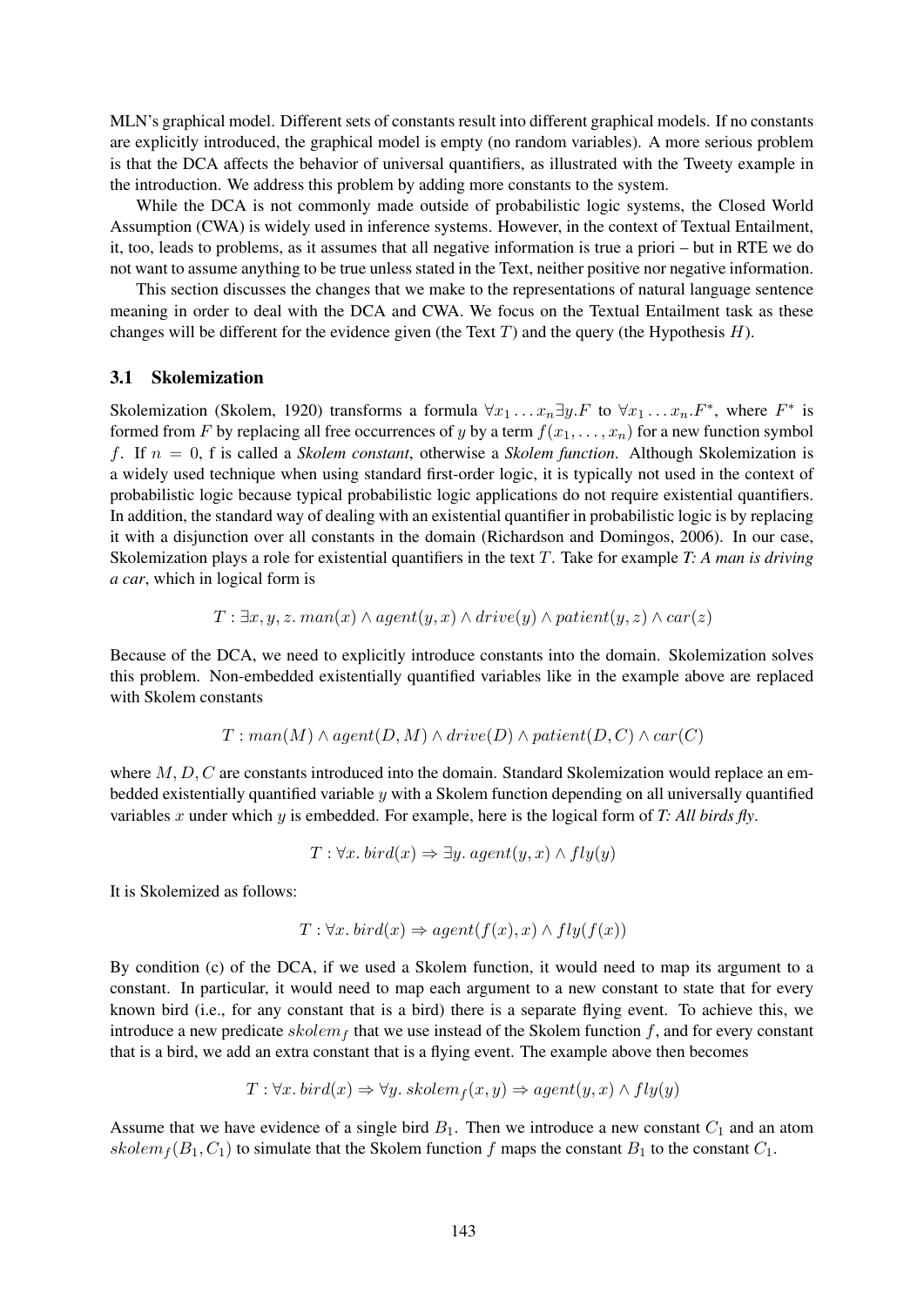#### 3.2 Existence

Suppose we have a sentence *T: All birds with wings fly*. Its representation will yield an empty graphical model because there are no constants in the system. However, pragmatically this sentence presupposes that there are, in fact, birds with wings (Strawson, 1950; Geurts, 2007). By default, probabilistic logic and standard first-order logic do not capture this existential presupposition. We add it here to avoid the problem of empty graphical models. In a simplification of the account of Geurts (2007), we assume that the domain of almost all quantifiers is presupposed to be nonempty.

"Existence" deals with universal quantifiers in the text  $T$ . Each universal quantifier all(restrictor, body) has a body and restrictor. From the parse tree of a sentence, bodies and restrictors of each quantifier can be identified. We add an existence rule for the entities in the restrictor of each universal quantifier. For example, *T: All birds with wings fly*,

$$
T: \forall x, y. \; \text{bird}(x) \land \text{with}(x, y) \land \text{wing}(y) \Rightarrow \exists z. \; \text{agent}(z, x) \land \text{fly}(z)
$$

is changed to *T: All birds with wings fly, and there is a bird with wings*.

$$
T: (\forall x, y. \; \text{bird}(x) \land \text{with}(x, y) \land \text{wing}(y) \Rightarrow \exists z. \; \text{agent}(z, x) \land \text{fly}(z))
$$

$$
\land (\exists u, v. \; \text{bird}(u) \land \text{with}(u, v) \land \text{wing}(v))
$$

Then we leave it to the Skolemization to generate constants and evidence representing the *bird with wings, bird(B)*  $\wedge$  *with(B,W)*  $\wedge$  *wing(W).* 

Here is another example, for a universal quantifier that comes from a negated existential, *T: No bird flies*, which in logic is:

$$
T: \neg \exists x, y. \; bird(x) \land agent(y, x) \land fly(y)
$$

or equivalently (by rewriting it as restrictor and body)

$$
T: \forall x, y. \; \text{bird}(x) \Rightarrow \neg(fly(y) \land \text{agent}(y, x))
$$

The Existence assumption is applied to the restrictor *bird*, so it modifies this sentence to *T: No bird flies, and there is a bird*.

$$
T: (\neg \exists x, y. \; bird(x) \land agent(y, x) \land fly(y)) \land (\exists v. \; bird(v))
$$

Again, Skolemization generates the constants and evidence  $bird(B)$ .

One special case that we need to take into consideration is sentences like *T: There are no birds*, which in logic is

$$
T : \neg \exists x. \, bird(x)
$$

Although  $bird(x)$  has a universally quantified variable, we do not generate an existence rule for it. In this case the nonemptiness of the domain is not assumed because the sentence explicitly negates it.

#### 3.3 Universal quantifiers in the hypothesis

Under the DCA, it is possible to conclude from *T: Tweety is a bird that flies* that *H: all birds fly*, as discussed above, because H is true for all constants *in the domain*. While we used Skolemization and Existence to handle issues in the representation of  $T$ , this problem affects universally quantified variables in  $H$ . Similar to what we do for universal quantifiers in  $T$ , we introduce new constants to handle universal quantifiers in  $H$ , but for a different rationale.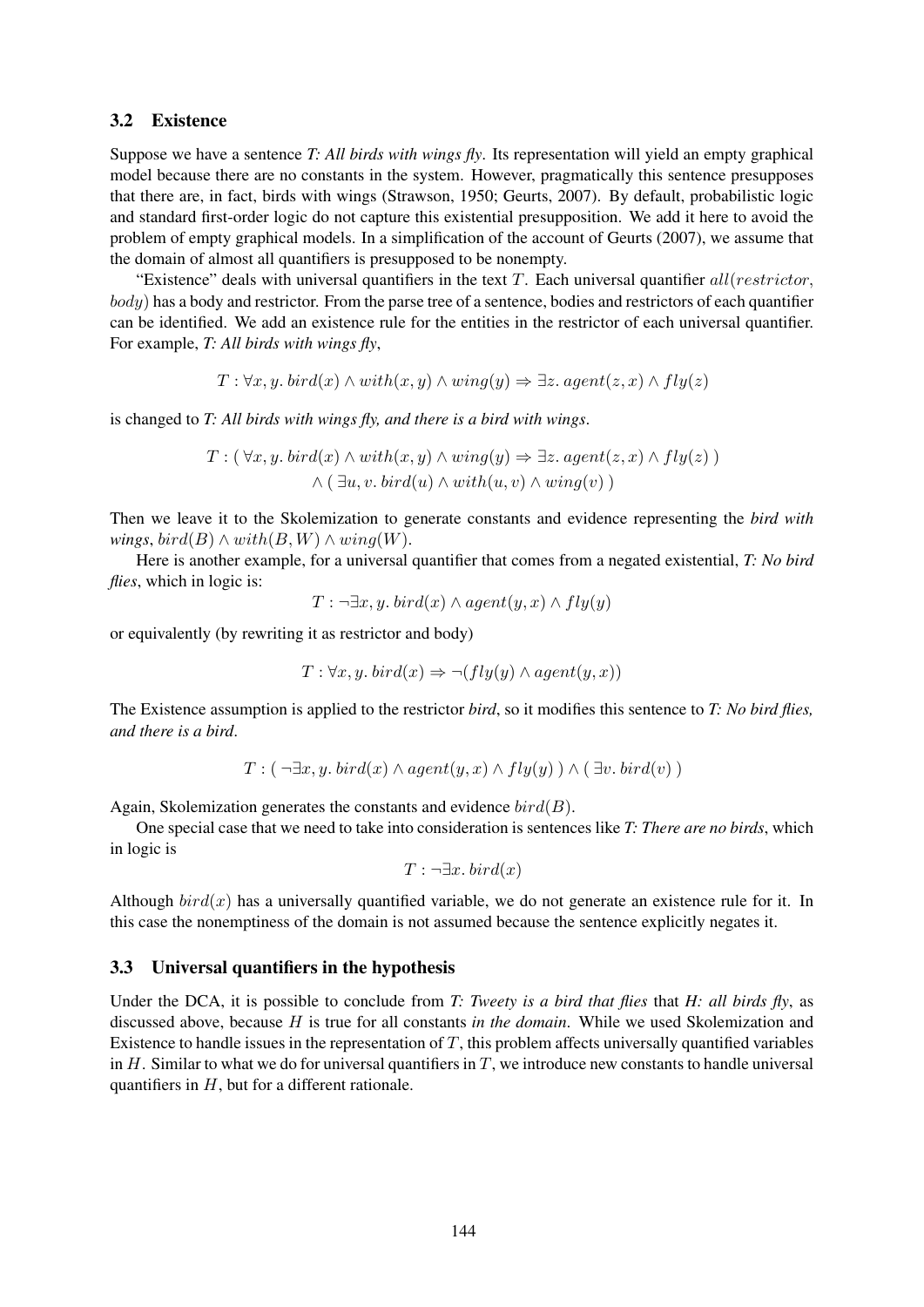Consider  $T_1$ : There is a black bird,  $T_2$ : All birds are black, and H: All birds are black. These sentences are represented as

$$
T_1: \exists x. \; bird(x) \land black(x)
$$
  
\n
$$
Skolemized T_1: bird(B) \land black(B)
$$
  
\n
$$
T_2: \forall x. \; bird(x) \Rightarrow black(x)
$$
  
\n
$$
Skolemized T_2: \forall x. \; bird(x) \Rightarrow black(x)
$$
  
\n
$$
H: \forall x. \; bird(x) \Rightarrow black(x)
$$

We want  $H$  to be judged true only if there is evidence that all birds will be black, no matter how many birds there are in the domain, as is the case in  $T_2$  but not  $T_1$ . So we introduce a new constant D and assert  $bird(D)$  to test if it follows that  $black(D)$ . The new evidence  $bird(D)$  prevents the hypothesis from being judged true given  $T_1$ . Given  $T_2$ , the new bird D will be inferred to be black, in which case we take the hypothesis to be true.<sup>1</sup>

As with Existence, the same special case need to be taken into consideration. For sentences like *H: There are no birds*, which in logic is

$$
H: \neg \exists x. \, bird(x)
$$

we do not generate any hard evidence for  $bird(x)$ .

#### 3.4 Negative hypotheses and the closed-world assumption

As discussed above, practical probabilistic logic systems typically operate on ground formulas, and the grounding step can require significant amounts of memory. Making the closed-world assumption (CWA) mitigates this effect (Beltagy and Mooney, 2014). In a probabilistic logic system, the CWA takes the form of a statement that everything has a very low prior probability. The problem here is that a negated hypothesis  $H$  could come true just because of the CWA, not because the negation is explicitly stated in T. Here is an example that demonstrates the problem, *H: There is no young girl dancing*:

$$
H: \forall x, y. \, young(x) \land girl(x) \Rightarrow \neg (agent(y, x) \land dance(y))
$$

As in section 3.3, we generate from H evidence of a young girl  $\text{gamma}(G) \wedge \text{qirl}(G)$  because it is in the restrictor of the universal quantifier (stating that an additional *young girl* exists in the world in general, not in this particular situation). For  $H$  to be true, inference needs to find out that  $G$  is not dancing. We need  $H$  to be true only if  $T$  is explicitly negating the existence of a young girl that dances, but because of the CWA,  $H$  could become true even if  $T$  is uninformative.

To make sure that H becomes true only if it is entailed by T, we construct a new rule R which, together with the evidence generated from  $H$ , states the opposite of the negated parts of  $H$ .  $R$  is formed as a conjunction of all the predicates that were not used to generate evidence before, and are *negated* in H. This rule R gets a positive weight indicating that its ground atoms have high prior probability. This way, the prior probability of H is low, and H cannot become true unless  $T$  explicitly negates  $R$ . Here is a Neutral RTE example adapted from the SICK dataset, *T: A young girl is standing on one leg*, and *H: There is no young girl dancing*. Their representations are

$$
T: \exists x, y, z. \, young(x) \land girl(x) \land agent(y, x) \land stand(y) \land on(y, z) \land one(z) \land leg(z)
$$

H:  $\forall x, y$ . young $(x) \land girl(x) \Rightarrow \neg (agent(y, x) \land dance(y))$ 

E:  $\mathit{young}(G) \wedge \mathit{qirl}(G)$ 

R:  $agent(D, G) \wedge dance(D)|w = 1.5$ 

<sup>1</sup>Note that this strategy can fail, for example given *T: There is a black bird, and if there are exactly two birds, then all birds are black.* If we were to handle quantifiers like *exactly two*, which we are not doing yet, we would mistakenly conclude that all birds are black. However, we expect that sentences like this will be extremely rare in naturally occurring text.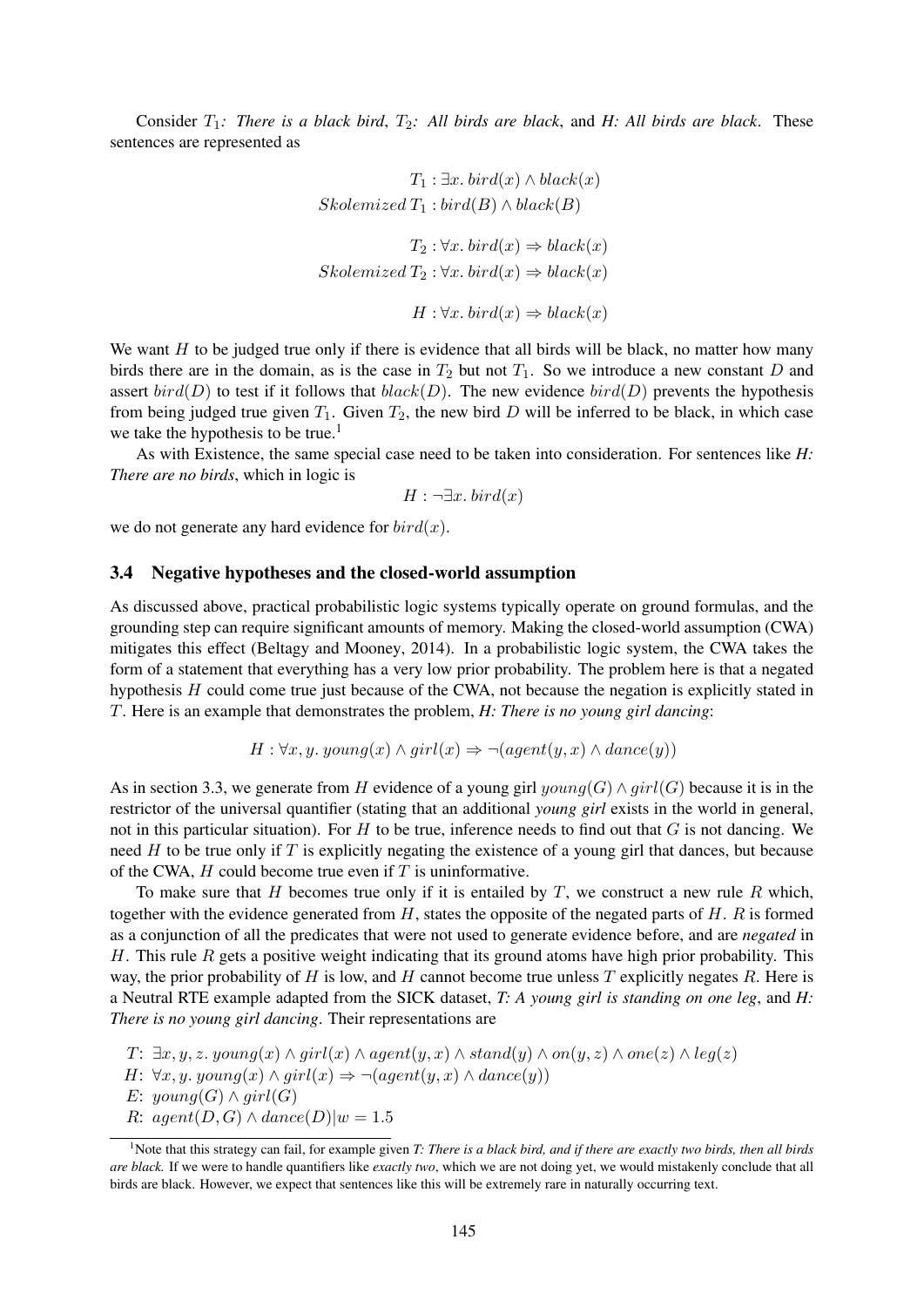E is the evidence generated for the restrictor of the universal quantifier in  $H$ , and  $R$  is the weighted rule for the remaining negated predicates. The relation between T and H is Neutral, as T does not entail H. This means, we want  $P(H|T, E) = 0$ , but because of the CWA,  $P(H|T, E) \approx 1$ . Adding R solves this problem and  $P(H|T, E, R) \approx 0$  because H is not explicitly entailed by T.

In case  $H$  contains existentially quantified variables that occur in negated predicates, they need to be universally quantified in R for H to be false by default. For example, *H: There is some bird that is not black*:

$$
H: \exists x. \; bird(x) \land \neg black(x)
$$

$$
R: \forall x. \; black(x)|w = 1.5
$$

Without R, the prior probability of H is  $P(H) \approx 1$  because by default any bird is not black. However, with R,  $P(H|R) \approx 0$ . If one variable is universally quantified and the other is existentially quantified, we need to do something more complex. Here is an example, *H: The young girl is not dancing*:

$$
H: \exists x. \, young(x) \land girl(x) \land \neg(\exists y. \, agent(y, x) \land dance(y))
$$

$$
R: \forall v. \, agent(D, v) \land dance(D)|w = 1.5
$$

If H is a negated formula that is entailed by T, then T (which has infinite weight) will contradict R, allowing  $H$  to be true. Any weighted inference rules in  $KB$  will need weights high enough to overcome  $R$ . So the weight of  $R$  is taken into account when computing inference rule weights.

# 4 Evaluation

We evaluate on three RTE datasets. The first is a synthetic dataset that exhaustively tests inference performance on sentences with two quantifiers. The second is the RTE part of the SICK dataset (Marelli et al., 2014). The third is FraCas (Cooper et al., 1996).

#### 4.1 Synthetic dataset

We automatically generate an RTE dataset that exhaustively test inferences on sentences with two quantifiers. Each RTE pair  $(T, H)$  is generated following this format:

$$
T: Q_{t1}(L_{t1}, Q_{t2}(L_{t2}, R_{t2}))
$$
  

$$
H: Q_{h1}(L_{h1}, Q_{h2}(L_{h2}, R_{h2}))
$$

where

- $Q_x \in \{\text{some, all, no, not all}\}\$
- $L_{t1}, L_{h1} \in \{\text{man}, \text{hungry man}\}\$  and  $L_{t1} \neq L_{h1}$
- $L_{t2}, L_{h2} \in \{\text{food}, \text{delicious food}\}\$  and  $L_{t2} \neq L_{h2}$
- $R_{t2}, R_{h2} =$ eat

Informally, the dataset has all possible combinations of sentences with two quantifiers. Also it has all possible combinations of monotonicity directions – upward and downward – between  $L_{t1}$  and  $L_{h1}$  and between  $L_{t2}$  and  $L_{h2}$ . The dataset size is 1,024 RTE pairs. Here is an example of a generated RTE pair:

- T: No man eats all food
- H: Some hungry men eat not all delicious food

The dataset is automatically annotated for entailment decisions by normalizing the logical forms of the sentences and then using standard monotonicy rules on the bodies and restrictors of the quantifiers. 72 pairs out of the 1,024 are entailing pairs, and the rest are non-entailing.

Our system computes  $P(H|T)$ . The resulting probability between 0 and 1 needs to be mapped to an Entail/Non-entail decision. In this dataset, and because we do not have weighted inference rules, all output probabilities close to 1 denote Entail and probabilities close to 0 denote Non-entail.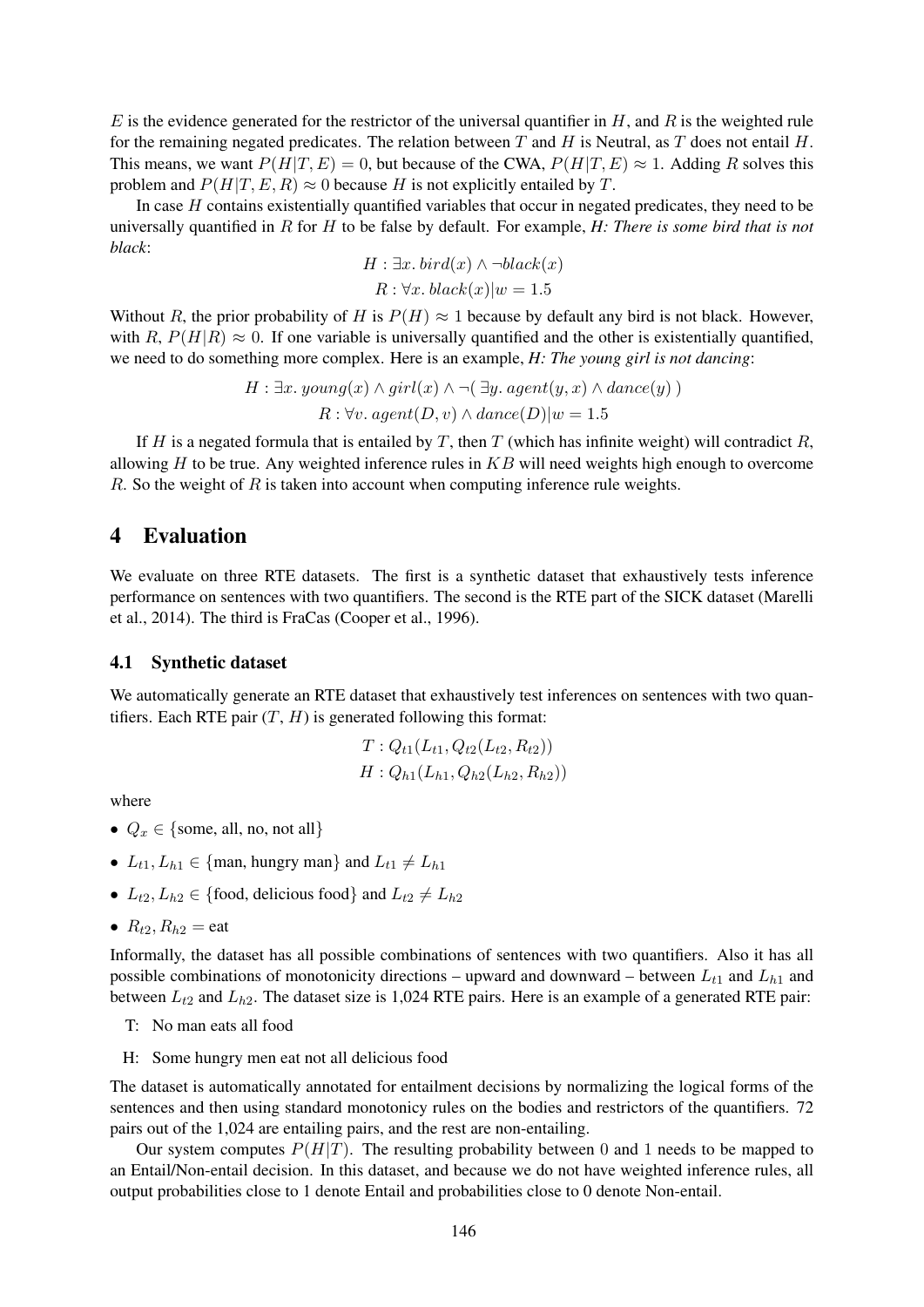|                                 | Synthetic dataset |          |           | <b>SICK</b> dataset | FraCas dataset |               |
|---------------------------------|-------------------|----------|-----------|---------------------|----------------|---------------|
| System                          | Accuracy          | FP       | <b>FN</b> | Accuracy            | Gold parses    | System parses |
| Baseline (most common class)    | 92.96%            | $\Omega$ | 72        | 56.36%              | 47.82%         | 47.82%        |
| Skolem                          | 50.78%            | 472      | 32        | 68.10%              | 50.00%         | 43.48%        |
| Skolem + Existence              | 57.03%            | 440      | $\Omega$  | 68.10%              | 43.48%         | 36.96%        |
| Skolem + $(\forall$ in H)       | 82.42%            | 140      | 40        | 68.14%              | 63.04%         | 50.00%        |
| Skolem + $(\forall$ in H) + CWA | 96.09%            | $\Omega$ | 40        | 76.48%              | 100.0%         | 84.78%        |
| Full system                     | $100\%$           | $\Omega$ | $\Omega$  | 76.52%              | 100.0%         | 84.78%        |

Table 1: Results of all datasets on different configurations of the system. The most common class baseline is Non-entail for the synthetic dataset, Neutral for SICK and Entail for FraCas. False positives (FP) and False negatives (FN) statistic are reported only for the synthetic dataset because it is a binary classification task. FP/FN results are counts out of 1,024.

Results The leftmost part of Table 1 summarizes the results on the synthetic dataset in terms of accuracy. The baseline always judges non-entailment. Ablation tests are as follows. *Skolem* is a system that applies Skolemization to existentially quantified variables in the Text  $T$  (Sec. 3.1) but none of the other adaptations of Section 3. *Existence* is a system that makes the existence assumption for universal quantifiers in T (Sec. 3.2).  $(\forall \text{ in } H)$  is constant introduction for universal quantifiers in the Hypothesis (Sec. 3.3). Finally, *CWA* is a system that handles negation in the Hypothesis  $H$  in a way that takes the closed-world assumption into account (Sec. 3.4). The results in Table 1 show the importance of each part of the proposed system. Skolemization and the Existence assumption eliminate some false negatives from missing constants. All false positives are eliminated when constants are introduced for universal quantifiers in the Hypothesis ( $\forall$  in H) and when the effects of the closed-world assumption are counteracted (*CWA*). The full system achieves 100% accuracy, showing that our formulation is perfectly handling the DCA and CWA on these complex quantified sentences.

Note that a pure logic system such as Boxer (Bos, 2008) can also achieve 100% on this dataset. But again, the aim of this paper is not to argue that probabilistic logic is preferable to standard first order logic. This can only be done by showing that weighted, uncertain knowledge leads to better inferences. Rather, this paper constitutes a necessary prerequisite, in that it is necessary first to determine how to achieve the correct (hard) inferences with probabilistic logic before we measure the effect of weighting.

### 4.2 The SICK dataset

*Sentences Involving Compositional Knowledge* (SICK, Marelli et al. (2014)) is an RTE dataset collected for the SemEval 2014 competition. It consists of 5,000 T/H pairs for training and 5,000 for testing. Pairs are annotated for both RTE and STS (sentence similarity). For the purpose of this paper, we only use the RTE annotation.

Pairs in SICK (as well as FraCas in the next section) are classified into three classes, Entailment, Contradiction, and Neutral. This means that computing the probability  $P(H|T)$  alone is not enough for this threeway classification. We additionally compute  $P(\neg T|H)$ . Entailing pairs have  $P(H|T) \approx$ 1,  $P(\neg T|H) \approx 0$ , Contradicting pairs have  $P(H|T) \approx 0$ ,  $P(\neg T|H) \approx 1$ , and Neutral pairs have  $P(H|T) \approx P(\neg T|H)$ . We use these two conditional probabilities as input features to an SVM classifier trained on the training set to mapped them to an Entail/Neutral/Contradict decision.

Results The middle panel of Table 1 reports results on the SICK dataset, again in terms of accuracy. Almost all sentences in the SICK dataset are simple existentially quantified sentences except for a few sentences with an outer negation. Accordingly, the system with Skolemization basically achieves the same accuracy as when Existence and  $(∀ in H)$  are added. Handling negation in H effectively improves the accuracy of our system by reducing the number of false positives resulting from the CWA.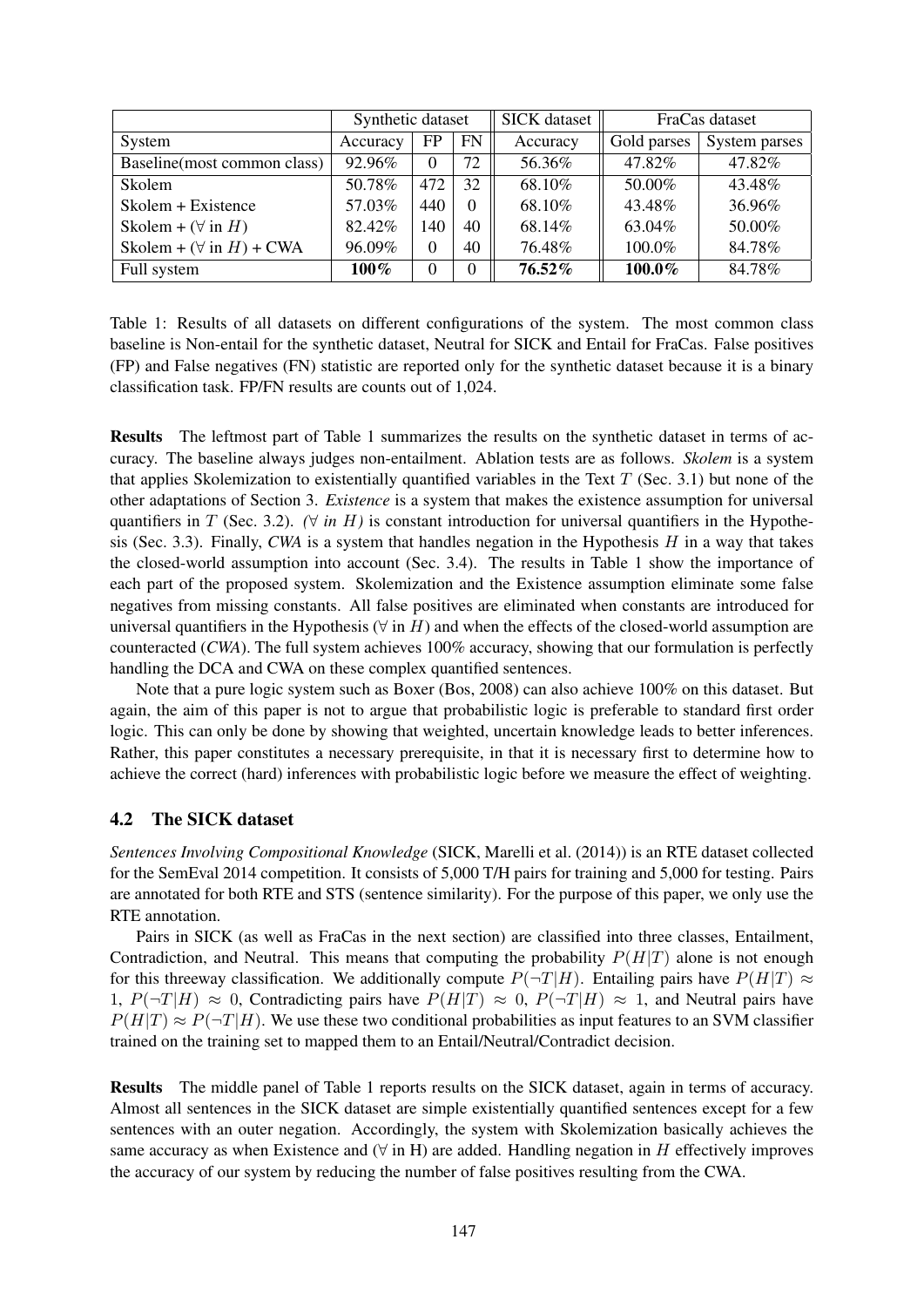### 4.3 The FraCas dataset

FraCas (Cooper et al., 1996)<sup>2</sup> is a dataset of hand-built entailments pairs. The dataset consists of 9 sections, each of which is testing a different set of phenomena. For this paper, we use sentences from the first section, which tests quantification and monotonicity. However, we exclude pairs containing the determiners "few", "most", "many" and "at least" because our system does not currently have a representation for them. We evaluate on 46 pairs out of 74.<sup>34</sup> Because of that, we cannot compare with previous systems that evaluate on the whole section (MacCartney and Manning, 2008; Lewis and Steedman, 2013).

To map sentences to logical form, we use Boxer as discussed in section 2.4. By default, Boxer relies on C&C (Curran et al., 2009) to get the CCG parses of the sentences. Instead, we run Boxer on CCG parses produced by EasyCCG (Lewis and Steedman, 2014) because it is more accurate on FraCas. Like Lewis and Steedman (2013) we additionally test on gold-standard parses to be able to evaluate our technique of handling quantifiers in the absence of parser errors. Also, as we do with the SICK dataset, we add the inference  $P(\neg T|H)$  for the detection of contradictions.

For multi-sentence examples, we add a simple co-reference resolution step that connects definite NPs across sentences. For example, *the right to live in Europe* in T1 and T3 should corefer in the following example:

T1: Every European has the right to live in Europe

T2: Every European is a person

T3: Every person who has the right to live in Europe can travel freely within Europe

We also added two rules encoding lexical knowledge, paraphrased as "a lot of  $x \Rightarrow x$ " and "one of  $x \to x$ " to handle one of the examples, as lexical coverage is not the focus of our analysis.

Results The rightmost panel in Table 1 summarizes the results of our system for gold parses and system parses. We see that the Existence assumption is not needed in this dataset because it is constructed to test semantics and not presupposition. Results with Existence are lower because without Existence, three cases (the previous example is one of them) are correctly classified as Entail, but with Existence they are classified as Neutral. Without Existence the domain is empty, and  $P(\neg T|H) = 0$  because  $\neg T$ , which is existentially quantified, is trivially false. With Existence added,  $P(\neg T|H) = 1$  because the domain is not empty, and the CWA is not handled. Also we see that, as in the two previous experiments, adding the approach that handles the CWA has the biggest impact. With all components of the system added, and with gold parses, we get  $100\%$  accuracy. With system parses, all results are lower, but the relative scores for the different subsystems are comparable to the gold parse case.

# 5 Future Work

One important extension to this work is to support generalized quantifiers in probabilistic logic. Some determiners, such as "few" and "most", cannot be represented in standard first-order logic. But it could be possible to represent them using the probabilistic aspect of probabilistic logic. With support for generalized quantifiers, we would be able to evaluate on the pairs we skipped from the FraCas dataset (Cooper et al., 1996). Another important next step is to refine the closed world assumption such that it assumes fewer things to be false. In particular we want to use (hard or soft) typing to distinguish between impossible propositions on the one hand and possible but unsupported ones on the other hand.

<sup>3</sup>The first section consists of 80 pairs, but like MacCartney and Manning (2007) we ignore the pairs with an undefined result.

<sup>&</sup>lt;sup>2</sup>We use the version by MacCartney and Manning  $(2007)$ 

<sup>&</sup>lt;sup>4</sup>The gold standard annotation for pair number 69 should be Neutral not Entail. We changed it accordingly.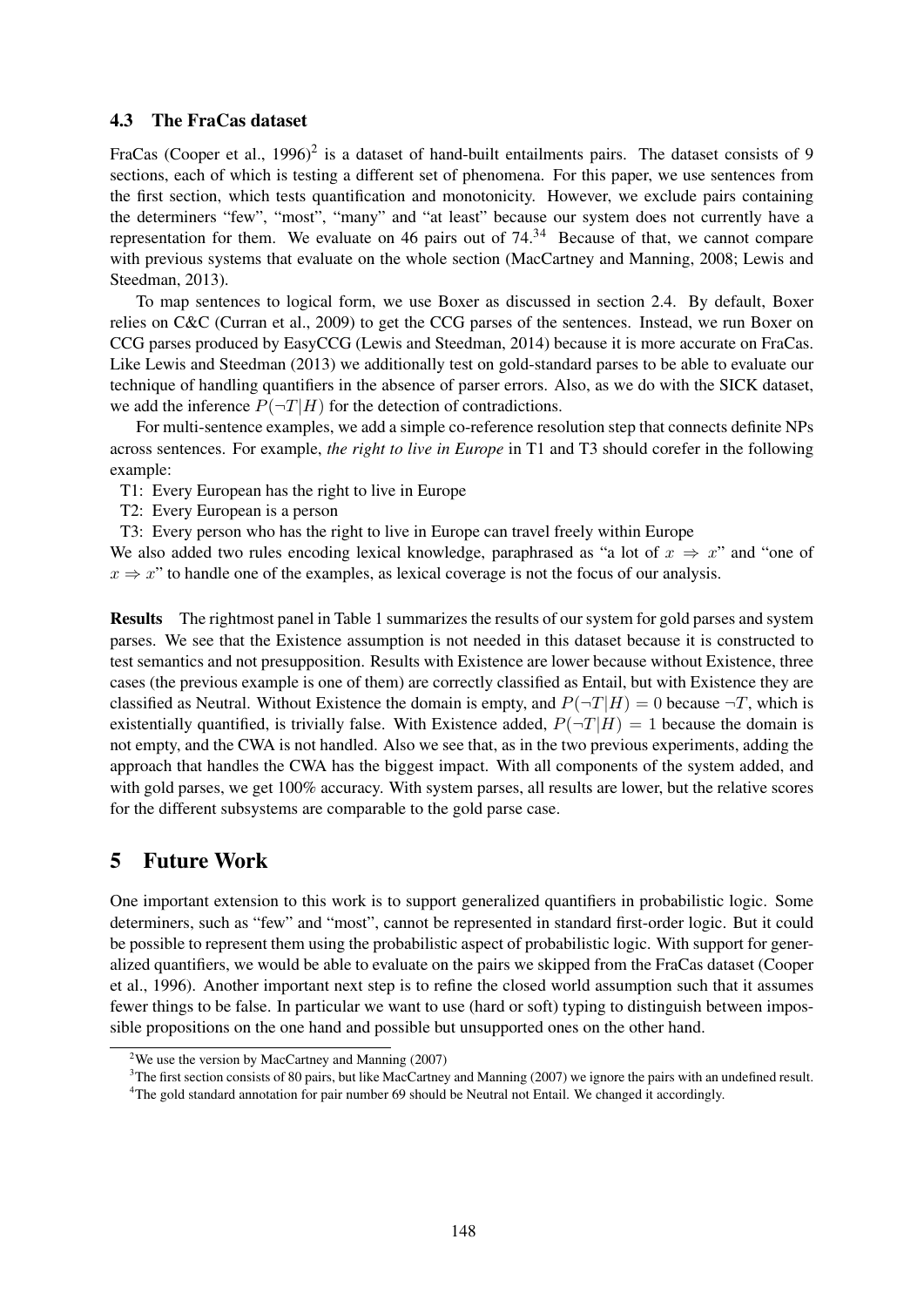# 6 Conclusion

In this paper we showed how to do textual entailment in probabilistic logic while taking into account the problems resulting from the domain closure assumption (DCA) and the closed-world assumption (CWA). This paper is not concerned with *why* one should use probabilistic logic for natural language semantics (we argue for the need for probabilistic logic in previous work (Beltagy et al., 2013)), it only addresses the *how*. Our formulation involves Skolemization of the text T, generating evidence for universally quantified variables in  $T$  to simulate the existential presupposition, generating evidence to test universal quantifiers in  $H$ , and preventing negated  $H$  from being judged true independently of  $T$  because of the CWA. We evaluate our formulation on a synthetic dataset that has complex forms of quantifications and on the relevant part of the FraCas dataset and get a 100% accuracy on both. We also evaluate on the SICK dataset and show improved performance.

# Acknowledgments

This research was supported by the DARPA DEFT program under AFRL grant FA8750-13-2-0026 and by the NSF CAREER grant IIS 0845925. Any opinions, findings, and conclusions or recommendations expressed in this material are those of the author and do not necessarily reflect the view of DARPA, DoD or the US government. Some experiments were run on the Mastodon Cluster supported by NSF Grant EIA-0303609. We are grateful to Raymond Mooney, as well as the anonymous reviewers, for helpful discussions.

# References

- Agirre, E., D. Cer, M. Diab, and A. Gonzalez-Agirre (2012). SemEval-2012 task 6: A pilot on semantic textual similarity. In *Proceedings of the 6th International Workshop on Semantic Evaluation (SemEval-2012)*.
- Beltagy, I., C. Chau, G. Boleda, D. Garrette, K. Erk, and R. Mooney (2013). Montague meets Markov: Deep semantics with probabilistic logical form. In *Proceedings of the Second Joint Conference on Lexical and Computational Semantics (\*SEM-2013)*.
- Beltagy, I. and R. J. Mooney (2014). Efficient Markov logic inference for natural language semantics. In *Proceedings of AAAI 2014 Workshop on Statistical Relational AI (StarAI-2014)*.
- Berant, J., A. Chou, R. Frostig, and P. Liang (2013). Semantic parsing on Freebase from question-answer pairs. In *Proceedings of Conference on Empirical Methods in Natural Language Processing (EMNLP-2013)*.
- Bos, J. (2008). Wide-coverage semantic analysis with Boxer. In *Proceedings of Semantics in Text Processing (STEP-2008)*.
- Bos, J. (2013). Is there a place for logic in recognizing textual entailment? *Linguistic Issues in Language Technology 9*.
- Choi, Y. and C. Cardie (2008). Learning with compositional semantics as structural inference for subsentential sentiment analysis. In *Proceedings of the Conference on Empirical Methods in Natural Language Processing (EMNLP-2008)*.
- Cooper, R., D. Crouch, J. Van Eijck, C. Fox, J. Van Genabith, J. Jaspars, H. Kamp, D. Milward, M. Pinkal, M. Poesio, et al. (1996). Using the framework. Technical report, Technical Report LRE 62-051 D-16, The FraCaS Consortium.
- Copestake, A. and D. Flickinger (2000). An open-source grammar development environment and broad-coverage english grammar using HPSG. In *Proceedings of the International Conference on Language Resources and Evaluation (LREC-2000)*.
- Curran, J., S. Clark, and J. Bos (2009). Linguistically motivated large-scale nlp with c&c and boxer. In *Proceedings of the 45th Annual Meeting of the Association for Computational Linguistics Companion Volume Proceedings of the Demo and Poster Sessions*.